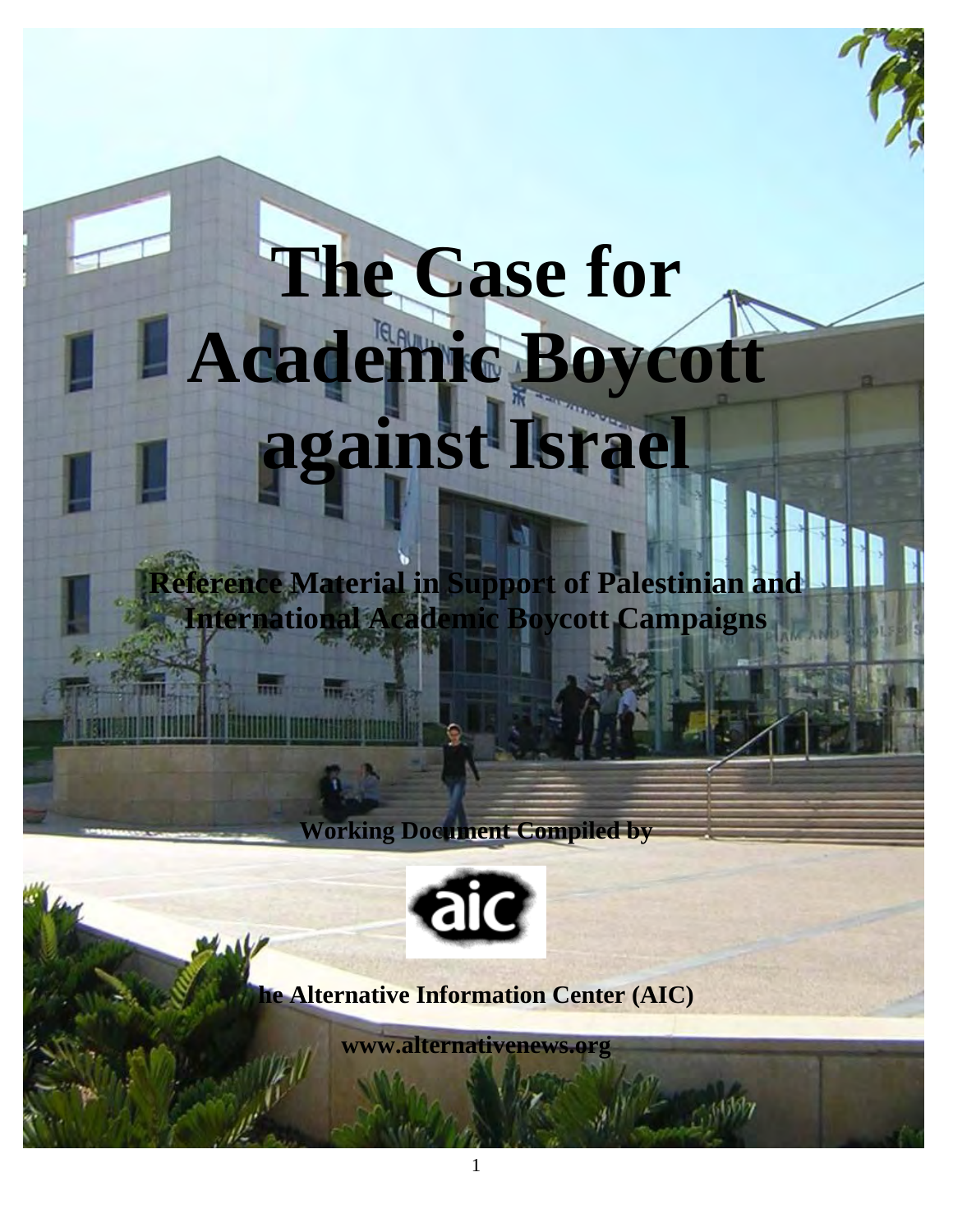## **INTRODUCTION**

*The Case for Academic Boycott against Israel* is an initial compilation of facts documenting the discriminatory practices implemented by the Israeli academic system, as well as this system's active and ongoing involvement in the occupation of the Palestinian territories.

Through this document, the *Alternative Information Center* (AIC) aims to support the Palestinian and international academic boycott campaigns with concrete facts and details proving that **not only have Israeli academic institutions not publicly condemned Israel's occupation, but that these very institutions are themselves part and parcel of Israel's colonial system of oppression against the Palestinians**.

*The Case for Academic Boycott against Israel* provides specific and documented examples of how Israel's academic institutions discriminate against Palestinian citizens of Israel by restricting their enrollment; persecuting them for political involvement; gagging their freedom of expression and actively working to keep international students away from their towns and villages, amongst others. It further highlights how several of the institutions are themselves part of Israel's settlement project, being located in the West Bank, founded on the ruins of a demolished Palestinian village or expanding onto Palestinian-owned land illegally occupied in 1967

*The Case for Academic Boycott against Israel* is a working document that the AIC will continuously update, and is such a work in progress to which activists, organizations and academics are invited to refer and contribute. Currently (August 2007) the AIC is seeking documentation to substantiate the recognized connection between Israeli universities and the Israeli military system in such areas as military intelligence, officer training and weaponry development, and we anticipate this will be a next addition to this report in the upcoming months. Additionally, the borderline hysterical responses of Israeli university administrations, senior academics and Israeli government officials to international proposals for academic boycott will be outlined and translated to provide Palestinian and international groups insight into the potential powerful impacts of such a boycott.

*The Case for Academic Boycott against Israel* was compiled under the guidance of Shir Hever, an economist and Coordinator of the AIC's Socioeconomic Research and Advocacy Project. Holly Kilroy was responsible for much of the research, assisted by Laura Vail.

The AIC hopes that this document will prove a valuable resource for boycott campaigns throughout the world, and we welcome your feedback and comments.

Alternative Information Center August 2007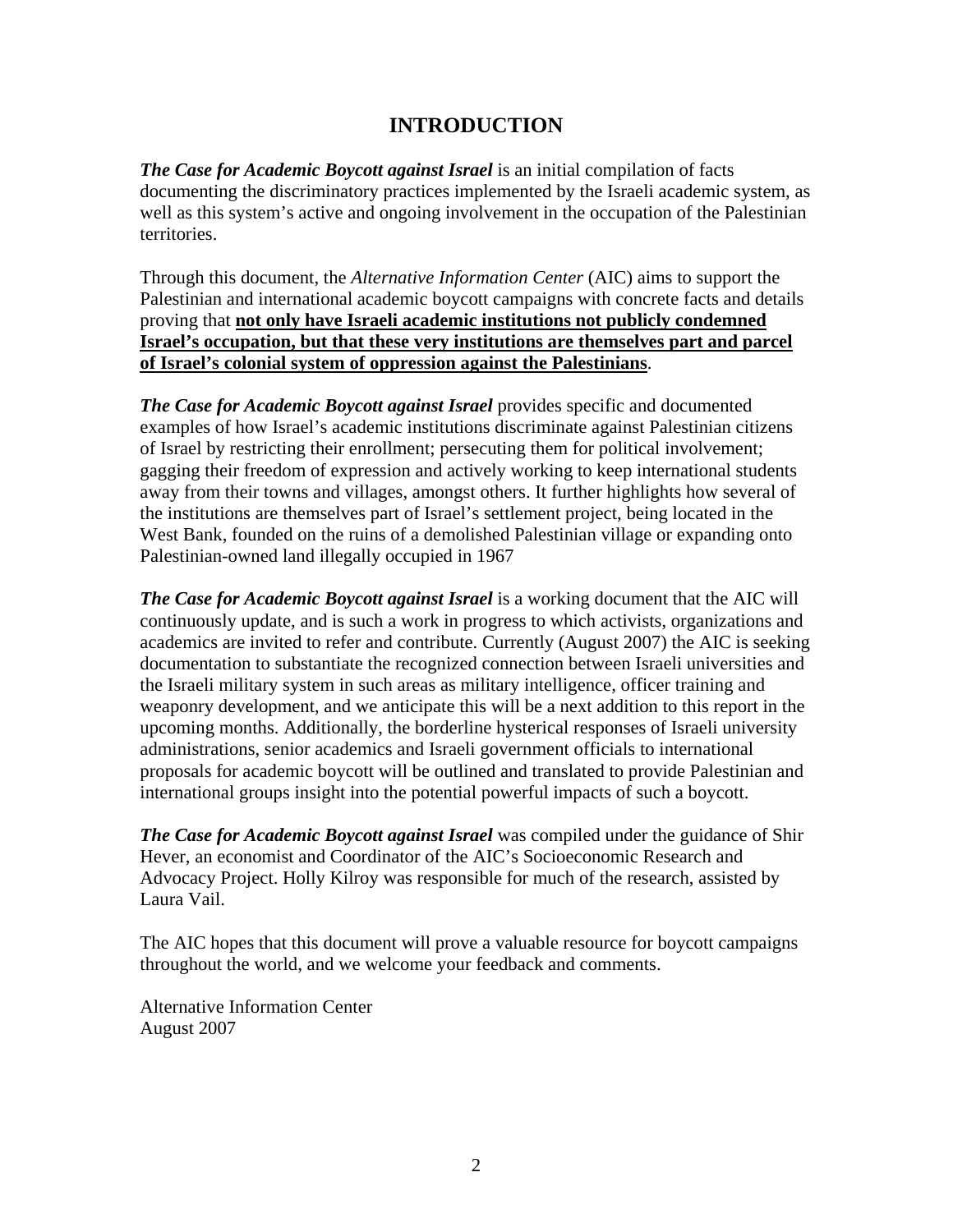## **The Case for Academic Boycott against Israel**

## **Quick Reference Sheet of Facts**

## **I. General** (pages 5-6)

• Increase in University Entrance Age Discriminates against Arab-Palestinian **Students** 

• Israeli Ministry of Education Excludes Arab-Palestinian Schools from Enrichment Program for Weakened Pupils

• Reinstatement of Psychometric Exam Discriminates against Arab-Palestinian Students in University Admissions

#### **II. Ariel University Centre of Samaria** (page 7)

- Ariel University Centre Located in Occupied Palestinian Territories
- Ariel University Centre Accepts Only International Students who are Jewish

#### **III. Bar Ilan University** (page 8)

- Bar Ilan University Established College in the Occupied Palestinian Territories
- All Students at University Required to Complete Jewish Studies

#### **V. Haifa University** (pages 8-13)

• Arab-Palestinian Students Disproportionately Brought before University Disciplinary Committee

• Haifa University Charges Students for Protesting against Racist Conference, Comments by University Lecturer

• Leader of National Arab-Palestinian Student Union Banned from Entering Campus of Haifa University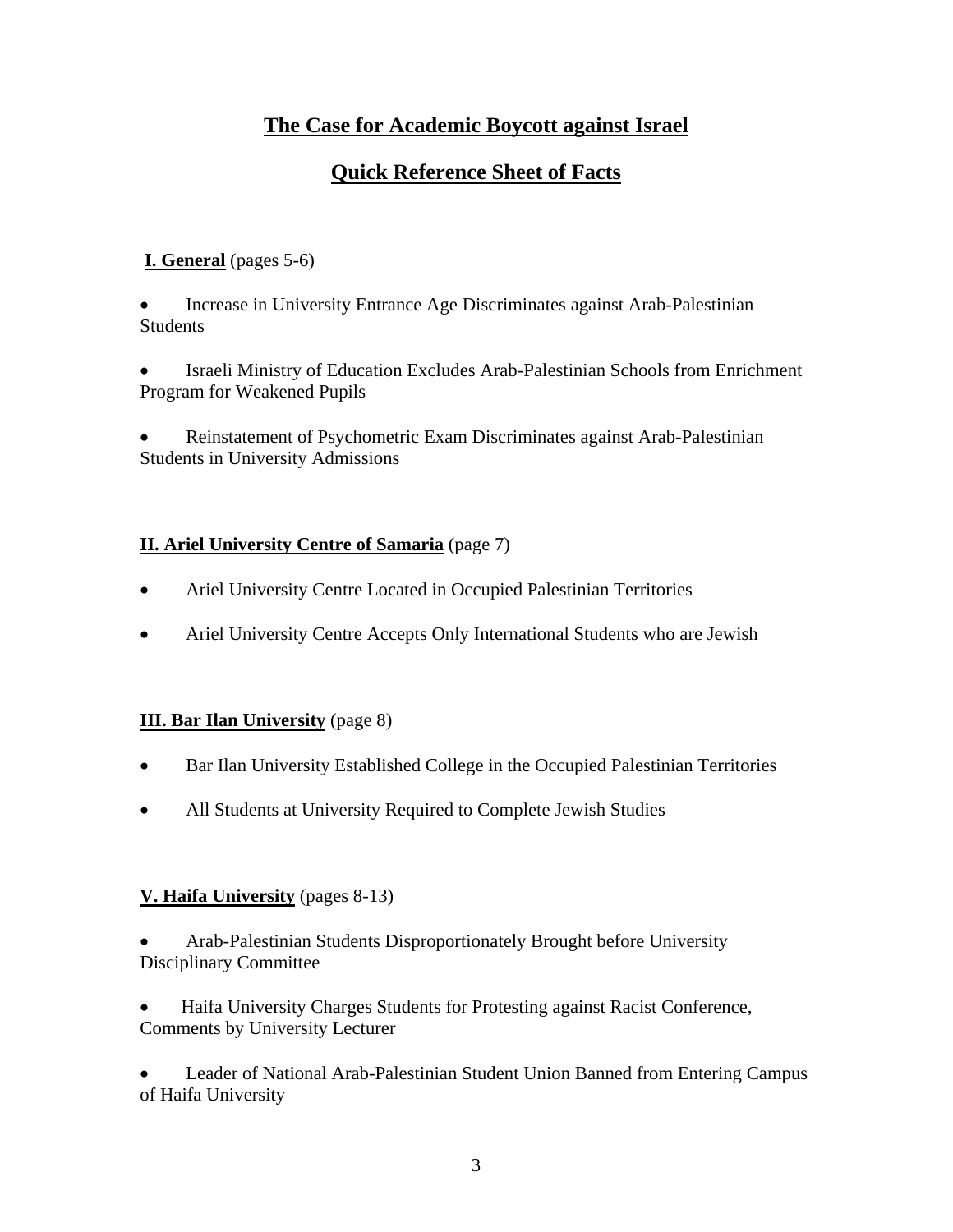• Illegal Military Service Criterion in Allocation of Housing at Haifa University Discriminates Against Arab Students

• University Warns International Students Away from Palestinian Towns, Villages in Israel

• No Signs in Arabic on Haifa University Campus

## **V. Hebrew University of Jerusalem** (pages 14-15)

• "Certificate of Integrity" Required for Arab-Palestinian Visitors to Hebrew University, Arab-Palestinian Students from Other Universities Denied Entry

- University Sports Centre Discriminates against Palestinians in Registration
- University Confiscates Palestinian Land

• University Discourages International Students from Visiting East Jerusalem or Demonstrating

## **VI. Tel Aviv University** (page 16)

- University Built on Destroyed Palestinian Village of Sheikh Muwannis
- University Expands Holdings of Destroyed Palestinian Village Lands

#### **VII. Ohalo College** (page 17)

• Arab-Palestinian Student Disqualified from Running for Student Union President

#### **VIII. Oranim College** (page 18)

• College Rejects Applicants Who Complete Psychometric Tests in Arabic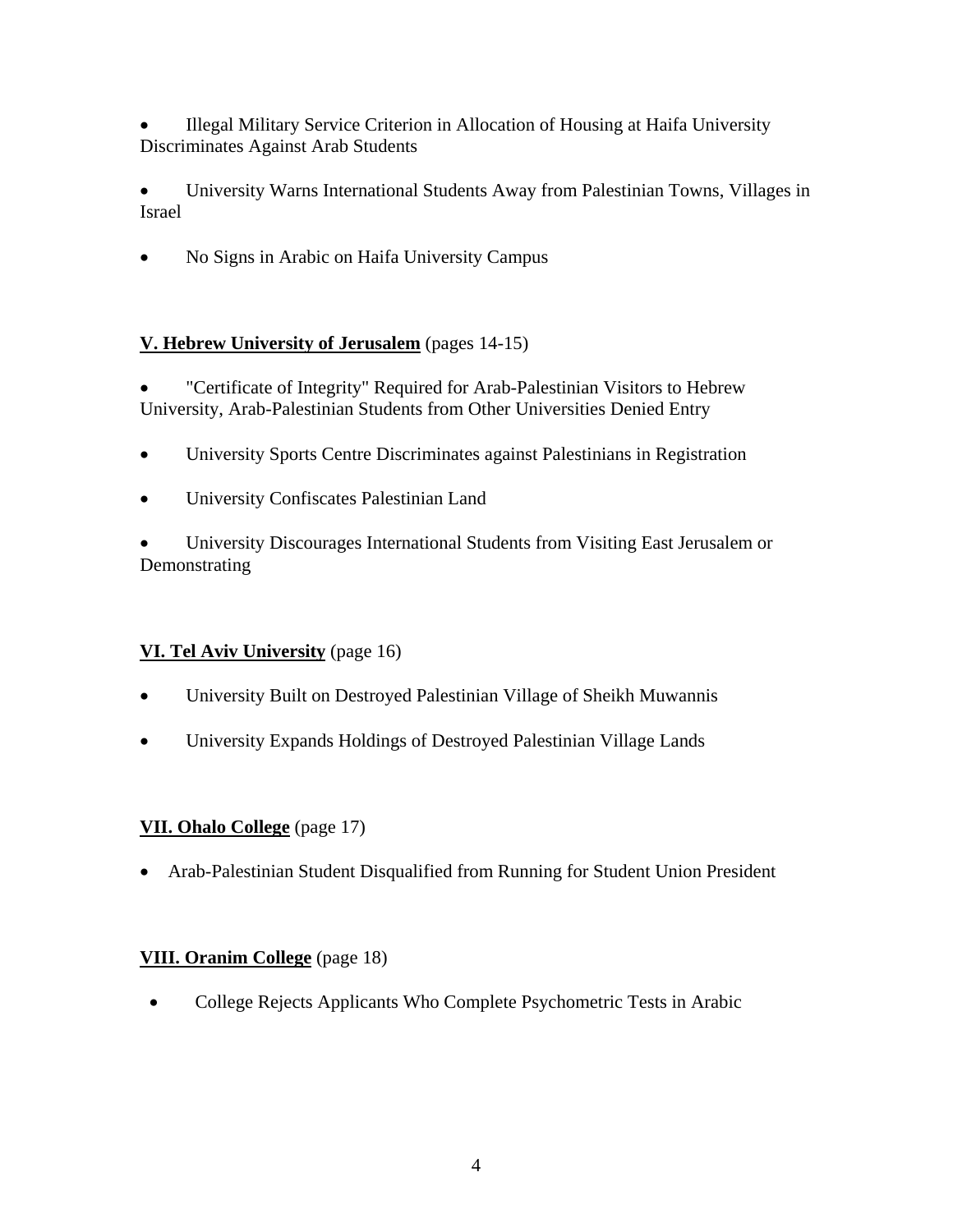## **General**

#### • **Increase in University Entrance Age Discriminatory Towards Arab Students**

Israeli universities have begun placing enrollment conditions on certain subjects by increasing the age of entrance. Tel Aviv has introduced a new enrollment condition specifying that applicants to the departments of social work, nursing or Naturopathy must be at least 20 years of age. Prospective students who want to study subjects such as biology, mathematics, physics, and computer science at Haifa University must be at least 19 years of age.

These criteria disproportionately discriminate against Palestinian citizens of Israel, who do not serve in the Israeli military following high school and are prepared to enter university at the age of 18. The aforementioned age conditions also do not apply to Jewish students who postpone their military service in favour of university studies.

#### -Adalah, The Legal Centre for Arab and Minority rights in Israel

2003; *Adalah Asks Tel Aviv University to Cancel Discriminatory Application Policy*; Adalah, The Legal Centre for Arab and Minority rights in Israel; News Update; 27 March

http://www.adalah.org/eng/pressreleases2003.php

#### -Arab Association for Human Rights

Cook, Jonathan; 2006; *On the Margins, Annual Review of Human Rights Violations of the Arab Palestinian Minority in Israel 2005*; Arab Association for Human Rights

<http://www.arabhra.org/publications/reports/index.htm>

#### -Arab Association for Human Rights

2005; *Increase in University Entrance Age Discriminatory Towards Arab Students*; Arab Association for Human Rights; Weekly Review of the Arabic Press in Israel; No. 227; 17-24 June

<http://www.arabhra.org/publications/wrap/2005/wrap227.pdf>

#### -Tel Aviv University

2007; Registration and Admissions Centre; Undergraduate and Graduate Studies 2007-2008; Tel Aviv University

<http://www.tau.ac.il/admissions/documents/2007/engtoc.html>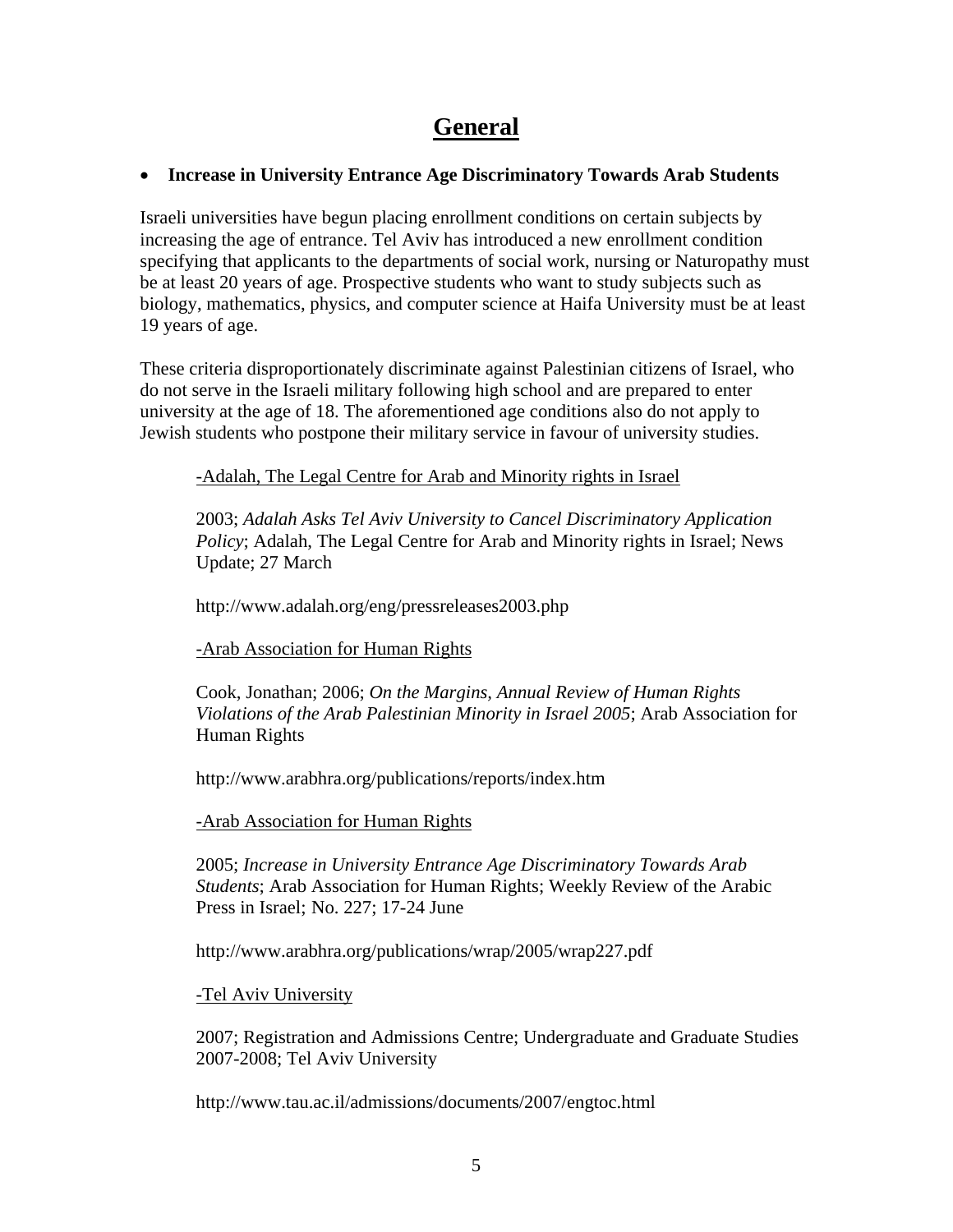#### • **Israeli Ministry of Education Excludes Arab-Palestinian Schools from Enrichment Program for Weakened Pupils**

The Israeli Ministry of Education began a program known as the "Third Semester" to assist students who failed the high school matriculation exams. All of the 30 cities in which the program was implemented are Jewish – not one Palestinian town or village in Israel benefited from the program. Further, the Ministry of Education subsidized the program registration fees for Jewish students from weakened socioeconomic backgrounds

#### -Arab Association for Human Rights

2005; *Exclusion of Arab Schools from "Third Semester" Program*; Arab Association for Human Rights; Weekly Review of the Arabic Press in Israel; No. 230; 8-15 July

<http://www.arabhra.org/publications/wrap/2005/wrap230.pdf>

2005; *Ha'aretz*. (Hebrew edition); 14 July

2005; *Hadith al-Nas*; 15 July; P. 37

#### • **Reinstatement of Psychometric Exam Discriminates against Arab-Palestinian Students in University Admissions**

The decision to reinstate the psychometric exam as a condition for admission to Israeli university serves to block the education of numerous potential Arab-Palestinian students.

-Adalah, The Legal Centre for Arab and Minority rights in Israel

2003; *Reinstatement of Psychometric Exam Discriminates against Arab Students in University Admissions*; Adalah; The Legal Centre for Arab and Minority rights in Israel; News Update; 4 December

<http://www.adalah.org/eng/pressreleases2003.php>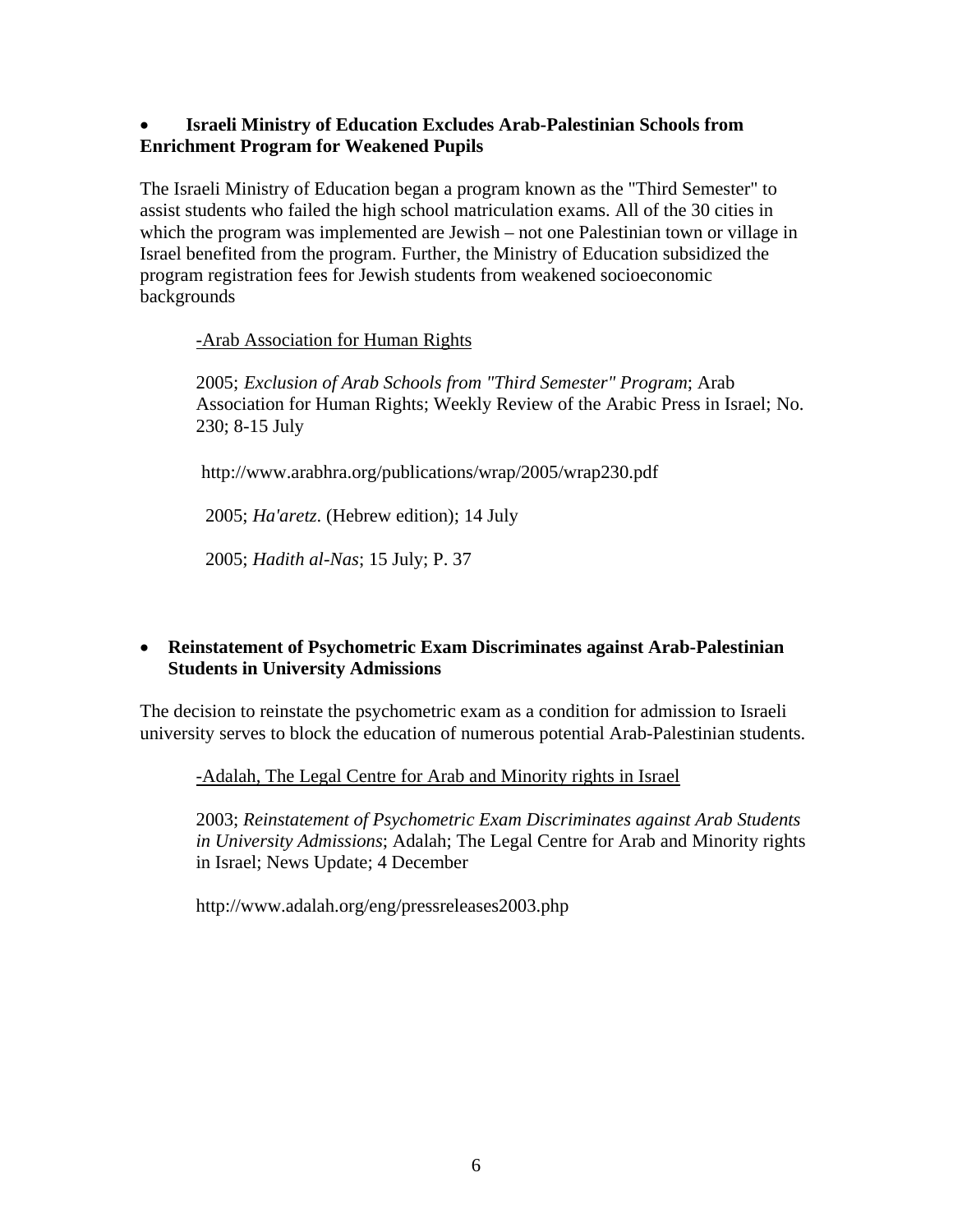# **Ariel University Centre of Samaria**

#### • **Ariel University Centre Located in Occupied Palestinian Territories**

The Ariel University centre is located in the Israeli settlement of Ariel in the West Bank. Its programs, orientated towards 'demobilized soldiers', are coordinated with the Israeli Ministry of Defence. The university's website notes that "as a demonstratively Zionist institution, the University Center has two key requirements: every student must study one course per semester on some aspect of Judaism, Jewish heritage or Land of Israel studies, and the Israeli flag must be displayed in every classroom (and) laboratory…on campus."

Former Prime Minister Sharon, in relation to the college's attempted conversion to a university, noted that "I ascribe great importance to converting the school in Ariel into a university. This is in keeping with government policy, which views strengthening the settlement blocs as one of its primary goals. Transforming [Ariel University Center of Samaria] into a university is in keeping with government policy".

-Ariel University Centre of Samaria

2007; *Expanding Horizons from the Heartland*; About Ariel University Centre of Samaria*;* Ariel University Centre of Samaria

<http://www2.yosh.ac.il/www1/About.asp>

-Ariel University Centre of Samaria

2005; *Israeli Cabinet Votes for Ariel University Center of Samaria University Status*; Ariel University Centre of Samaria Close-Up; Ariel University Centre of Samaria

[http://www2.yosh.ac.il/www1/Close\\_up.asp#5](http://www2.yosh.ac.il/www1/Close_up.asp%235) 

#### • **Ariel University Centre Accepts Only International Students who are Jewish**

The only program offered by the Ariel University Centre for international students is *The Academic Program for Jewish Leadership*. The application form does not even ask religion, but merely "synagogue affiliation" and "Rabbi".

-Ariel University Centre of Samaria

2007; *Educational Goals*; Academic Program for Jewish Leadership; Ariel University Centre of Samaria

<http://www2.yosh.ac.il/www1/lead/Education.asp>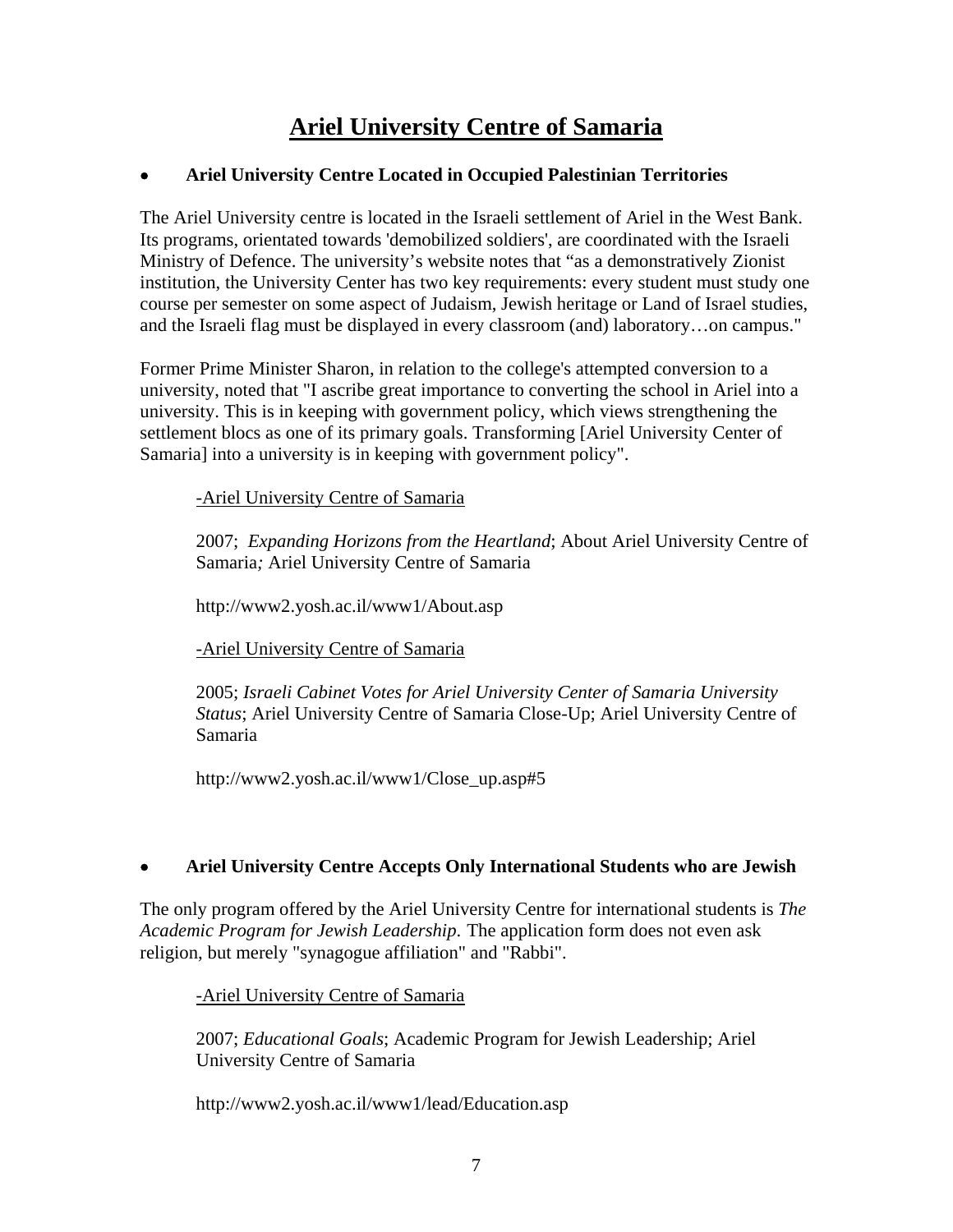# **Bar Ilan University**

#### • **Bar Ilan University Established College in the Occupied Palestinian Territories**

In 1982, Bar Ilan University founded the College of Judea and Samaria (now the Ariel University Centre of Samaria) in the Israeli settlement of Ariel, located in the West Bank. The College of Judea and Samaria served as a regional branch of Bar Ilan University, which maintained long-term academic links with the college and often supervised the degree programs of the college.

-Israel Ministry of Foreign Affairs

1994; *Regional colleges associated with Universities*; Israel Ministry for Foreign Affairs; 24 June

[http://www.mfa.gov.il/MFA/MFAArchive/1990\\_1999/1994/6/REGIONAL%20C](http://www.mfa.gov.il/MFA/MFAArchive/1990_1999/1994/6/REGIONAL%20COLLEGES%20ASSOCIATED%20WITH%20UNIVERSITIES) [OLLEGES%20ASSOCIATED%20WITH%20UNIVERSITIES](http://www.mfa.gov.il/MFA/MFAArchive/1990_1999/1994/6/REGIONAL%20COLLEGES%20ASSOCIATED%20WITH%20UNIVERSITIES) 

-The Guardian

McGreal, Chris; 2005; *West Bank College benefits from backlash against British boycott of Israeli academia*; The Guardian; Ariel; 26 May

<http://www.guardian.co.uk/israel/Story/0,2763,1492429,00.html>

#### • **All Students at University Required to Complete Jewish Studies**

In addition to specialization studies, each student at Bar-Ilan is required to complete basic Jewish studies in the following areas: Bible, Talmud, Jewish Philosophy and Jewish History, at a scope of 14 weekly hours.

-Bar Ilan University

2007; *Bachelor's degree studies*; Bar Ilan University

[http://www1.biu.ac.il/indexE.php?id=1064&pt=1&pid=36&level=3&cPath=36,1](http://www1.biu.ac.il/indexE.php?id=1064&pt=1&pid=36&level=3&cPath=36,1064) [064](http://www1.biu.ac.il/indexE.php?id=1064&pt=1&pid=36&level=3&cPath=36,1064)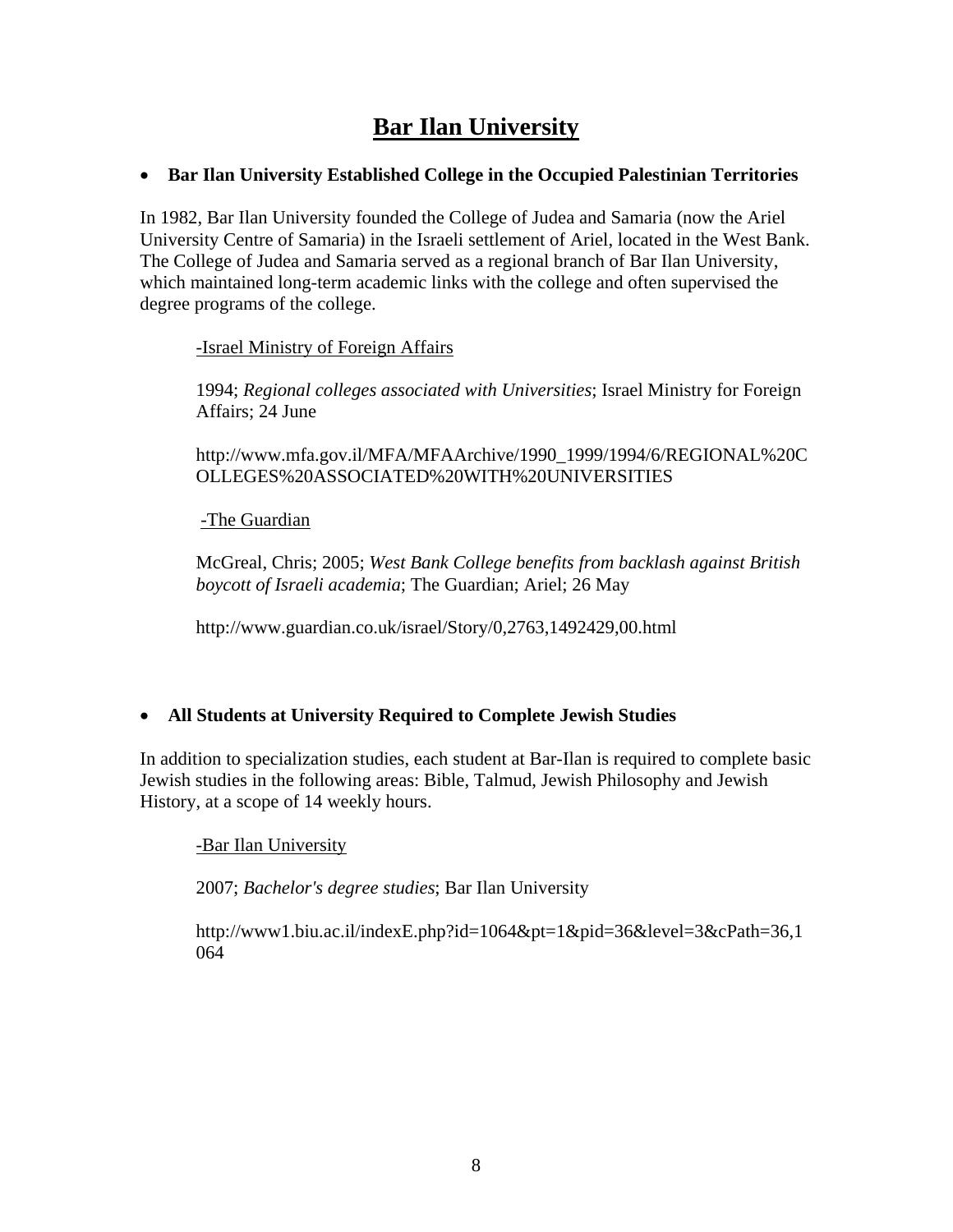# **Haifa University**

#### • **Arab-Palestinian Students Disproportionately Brought before University Disciplinary Committee**

While Arab-Palestinian students make up only 25% of the school populace in Haifa University, they account for 80% of students called before the university disciplinary committee.

#### -Arab Association for Human Rights

Cook, Jonathan; 2006; *On the Margins, Annual Review of Human Rights Violations of the Arab Palestinian Minority in Israel 2005*; Arab Association for Human Rights

<http://www.arabhra.org/publications/reports/index.htm>

-Arab Association for Human Rights

2005; *Arabs disproportionately disciplined at Haifa University*; Arab Association for Human Rights; Weekly Review of the Arabic Press in Israel; No. 248; 11-18 November

<http://www.arabhra.org/publications/wrap/2005/wrap248.pdf>

#### • **Haifa University Charges Students for Protesting against Racist Conference, Comments by University Lecturer**

Haifa University brought Arab-Palestinian students in front of a disciplinary committee for demonstrating against a university-sponsored conference entitled "The Demographic Problem and the Demographic Policy of Israel." The "demographic problem" is a Jewish-Israeli euphemism for addressing the population growth of Palestinian citizens of Israel. Haifa University further brought three Arab-Palestinian students before a university tribunal for their protest against racist comments by a university lecturer.

-Arab Association for Human Rights

Cook, Jonathan; 2006; *On the Margins, Annual Review of Human Rights Violations of the Arab Palestinian Minority in Israel 2005*; Arab Association for Human Rights

<http://www.arabhra.org/publications/reports/index.htm>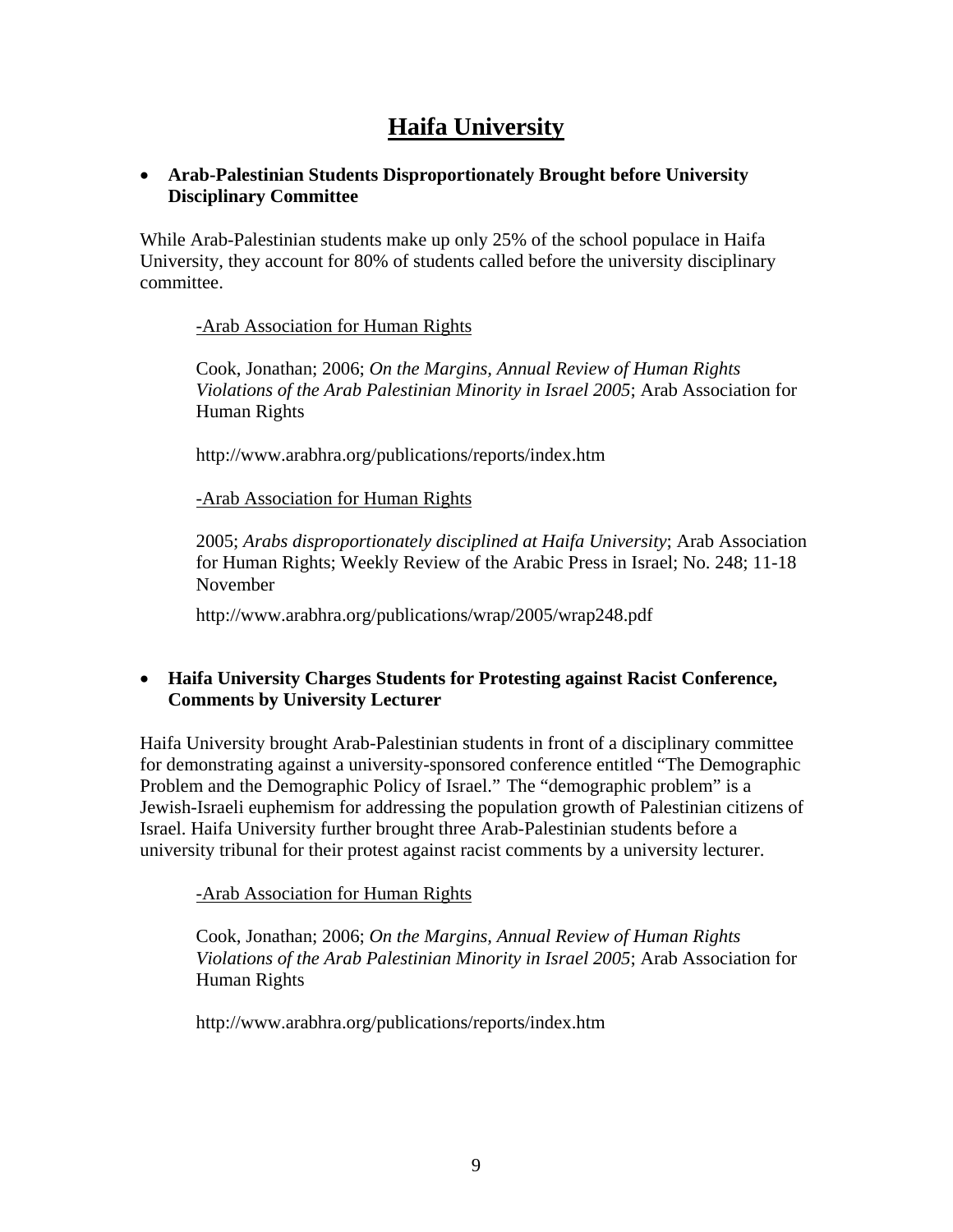-Arab Association for Human Rights

2005; *Haifa University Charges Students for Protesting against Racist Conference*; Arab Association for Human Rights; Weekly Review of the Arabic Press in Israel; No. 224; 27 May  $-3$  June

<http://www.arabhra.org/publications/wrap/2005/wrap224.pdf>

www.mahsom.com; May 30, 2005

-Arab Association for Human Rights

Cook, Jonathan; 2006; *On the Margins, Annual Review of Human Rights Violations of the Arab Palestinian Minority in Israel 2005*; Arab Association for Human Rights

<http://www.arabhra.org/publications/reports/index.htm>

-Arab Association for Human Rights

2005; *Arab Students on Trial at Haifa University*; Arab Association for Human Rights; Weekly Review of the Arabic Press in Israel;

No. 208; 4 – 12 February

<http://www.arabhra.org/publications/wrap/2005/wrap208.pdf>

#### • **Leader of National Arab-Palestinian Student Union Banned from Entering Campus of Haifa University**

Haifa University barred Ms. Khulood Badawi, Head of the National Arab-Palestinian Student Union, from entering the university campus, claiming that she participated in two university demonstrations held without necessary permits.

Adalah, the Legal Center for Arab Minority Rights in Israel, reports that it further handled three similar cases in which Arab-Palestinian students were barred from entering campus by the university's security department. This ban lacks legal foundation and fails to provide the students with the opportunity to defend themselves.

#### -Adalah, The Legal Centre for Arab and Minority rights in Israel

2003; *Adalah Asks University of Haifa to Cancel Ban on Arab Student Leader*; Adalah, The Legal Centre for Arab and Minority rights in Israel; News Update; 26 February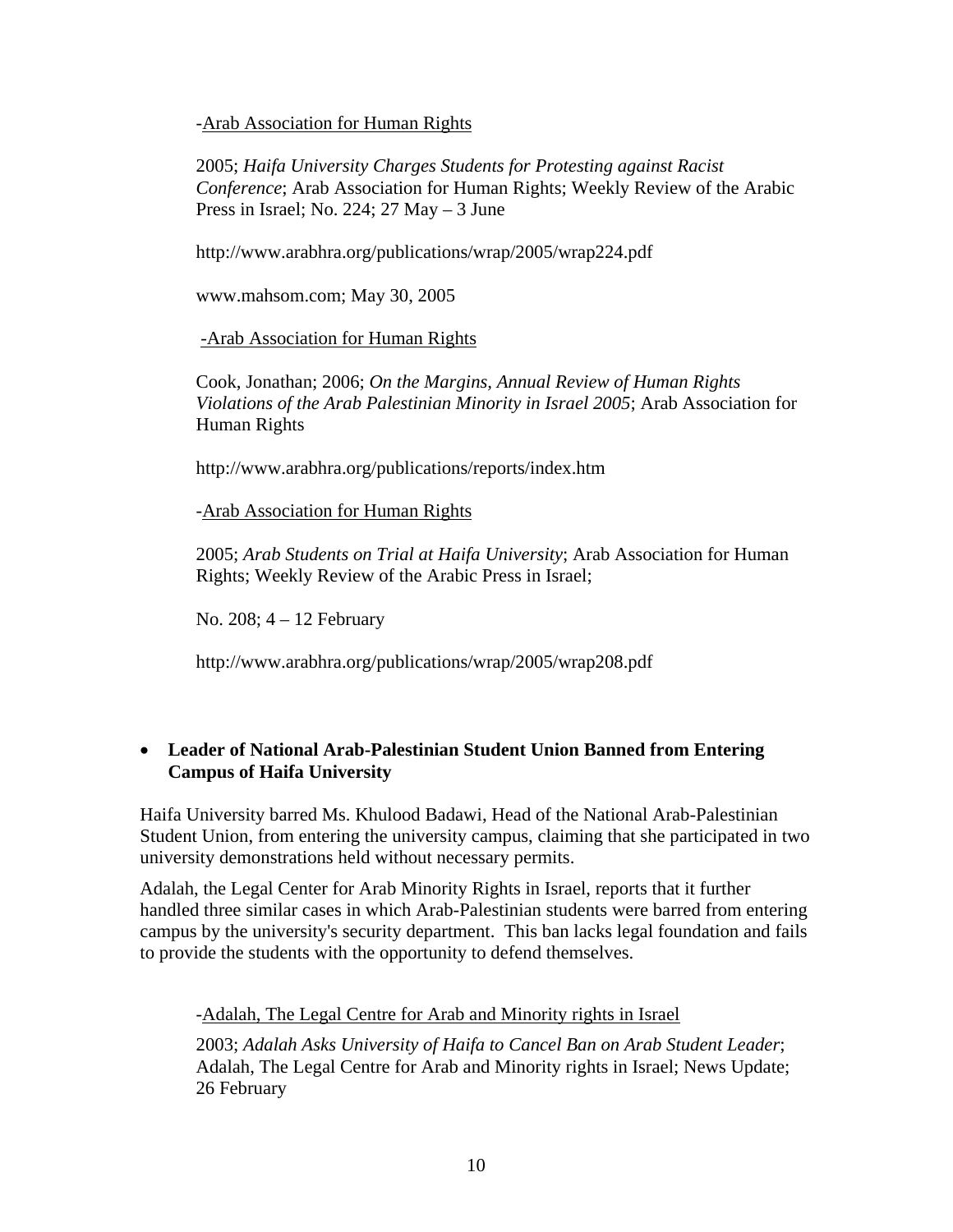http://www.adalah.org/eng/pressreleases2003.php

#### • **Illegal Military Service Criterion in Allocation of Housing at Haifa University Discriminates Against Arab Students**

Haifa University awarded preference to students who served in the Israeli army when allocating its student housing, a blatantly discriminatory criteria against Arab-Palestinian students. In August 2006, the Haifa District Court issued a precedent-setting judgment that this preference of military veterans by Haifa University in the allocation of student housing is illegal

Lawsuit 217/05, *Haneen Na'amneh, et. al. v. Haifa University* 

#### -Adalah, The Legal Centre for Arab and Minority rights in Israel

2007; *Adalah to the Supreme Court: Haifa University is Indifferent to Discrimination against Arab Students in the Allocation of Dorms*; Adalah, The Legal Centre for Arab and Minority rights in Israel; Adalah's Newsletter; Volume 36; May

<http://www.adalah.org/newsletter/eng/may07/4.php>

-Adalah, The Legal Centre for Arab and Minority rights in Israel

2006; *Haifa District Court Issues Precedent-Setting Judgment that Considering Military Service Criterion in Allocation of Housing at Haifa University Discriminates Against Arab Students*; Adalah, The Legal Centre for Arab and Minority rights in Israel; Adalah's Newsletter; Volume 27; July – August

http://www.adalah.org/newsletter/eng/jul-aug06/1.php

-Arab Association for Human Rights

Cook, Jonathan; 2006; *On the Margins, Annual Review of Human Rights Violations of the Arab Palestinian Minority in Israel 2005*; Arab Association for Human Rights

<http://www.arabhra.org/publications/reports/index.htm>

-Arab Association for Human Rights

2005; *Haifa University Dormitories Being Converted to Israeli Army Residences*; Arab Association for Human Rights; Weekly Review of the Arabic Press in Israel, No. 239; 9-16 September

<http://www.arabhra.org/publications/wrap/2005/wrap239.pdf>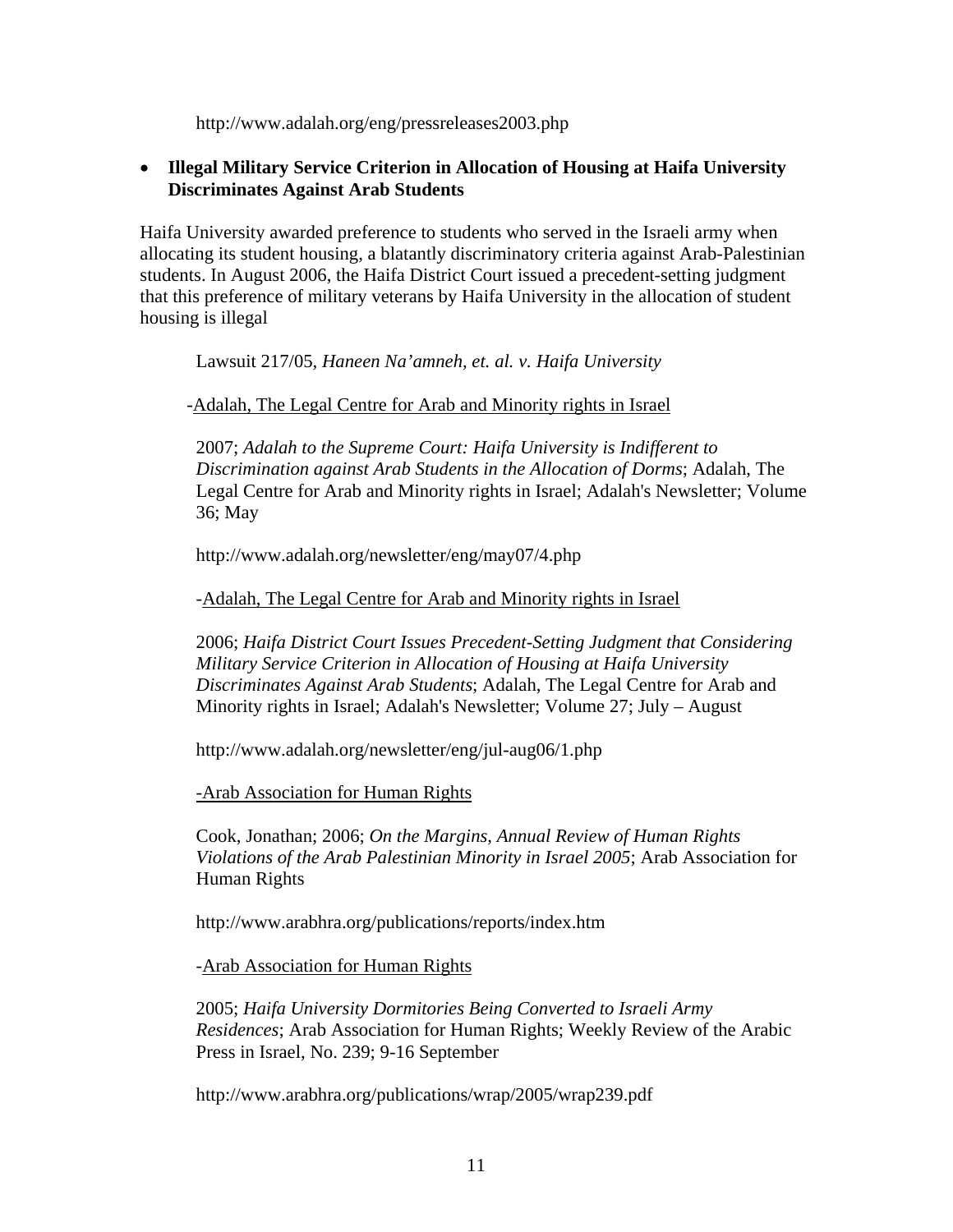#### -Arabs Against Discrimination

2005; Tamara Traubman; *Petition: Haifa University discriminates against Arab students in university housing*; Arabs Against Discrimination; [www.haaretz.co.il;](http://www.aad-online.org/2005/Hebrew/11-November/12-17/16-11/a2.htm)  [28 October](http://www.aad-online.org/2005/Hebrew/11-November/12-17/16-11/a2.htm) 

<http://www.aad-online.org/2005/english/11-November/12-17/16-11/2.html>

#### • **University Warns International Students Away from Palestinian Towns, Villages in Israel**

Haifa University's official guide for international students includes specific warnings against visiting Palestinian towns and villages located within Israel.

-Arab Association for Human Rights

Cook, Jonathan; 2006; *On the Margins, Annual Review of Human Rights Violations of the Arab Palestinian Minority in Israel 2005*; Arab Association for Human Rights

<http://www.arabhra.org/publications/reports/index.htm>

#### • **No Signs in Arabic on Haifa University Campus**

Haifa University does not use Arabic on its campus signs, using only Hebrew and English. Arabic is an official language in Israel and more than 25% of students at the university are Palestinian citizens, for whom Arabic is their first language.

-Arab Association for Human Rights

Cook, Jonathan; 2006; *On the Margins, Annual Review of Human Rights Violations of the Arab Palestinian Minority in Israel 2005*; Arab Association for Human Rights

<http://www.arabhra.org/publications/reports/index.htm>

-Arabs Against Discrimination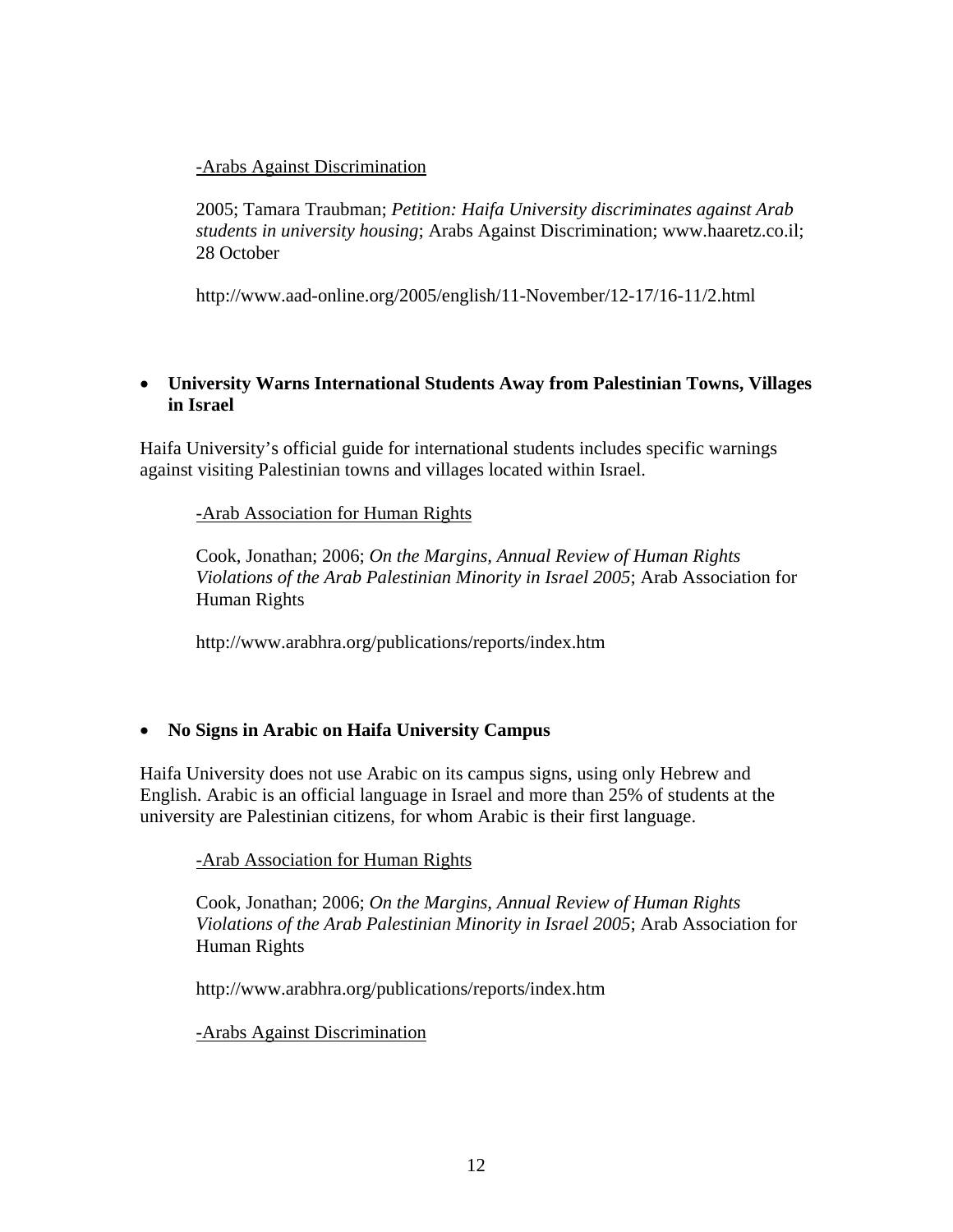2005; *Arabic should be added onto signs at Haifa University - ACRI asks Haifa University's president to add Arabic onto signs on the university campus*;Arabs Against Discrimination; [www.acri.org.il, 3 March](http://www.aad-online.org/2005/Hebrew/6-June/18-23/18-6/aad4/a1.htm) 

<http://www.aad-online.org/2005/english/6-June/18-23/18-6/aad4/1.htm>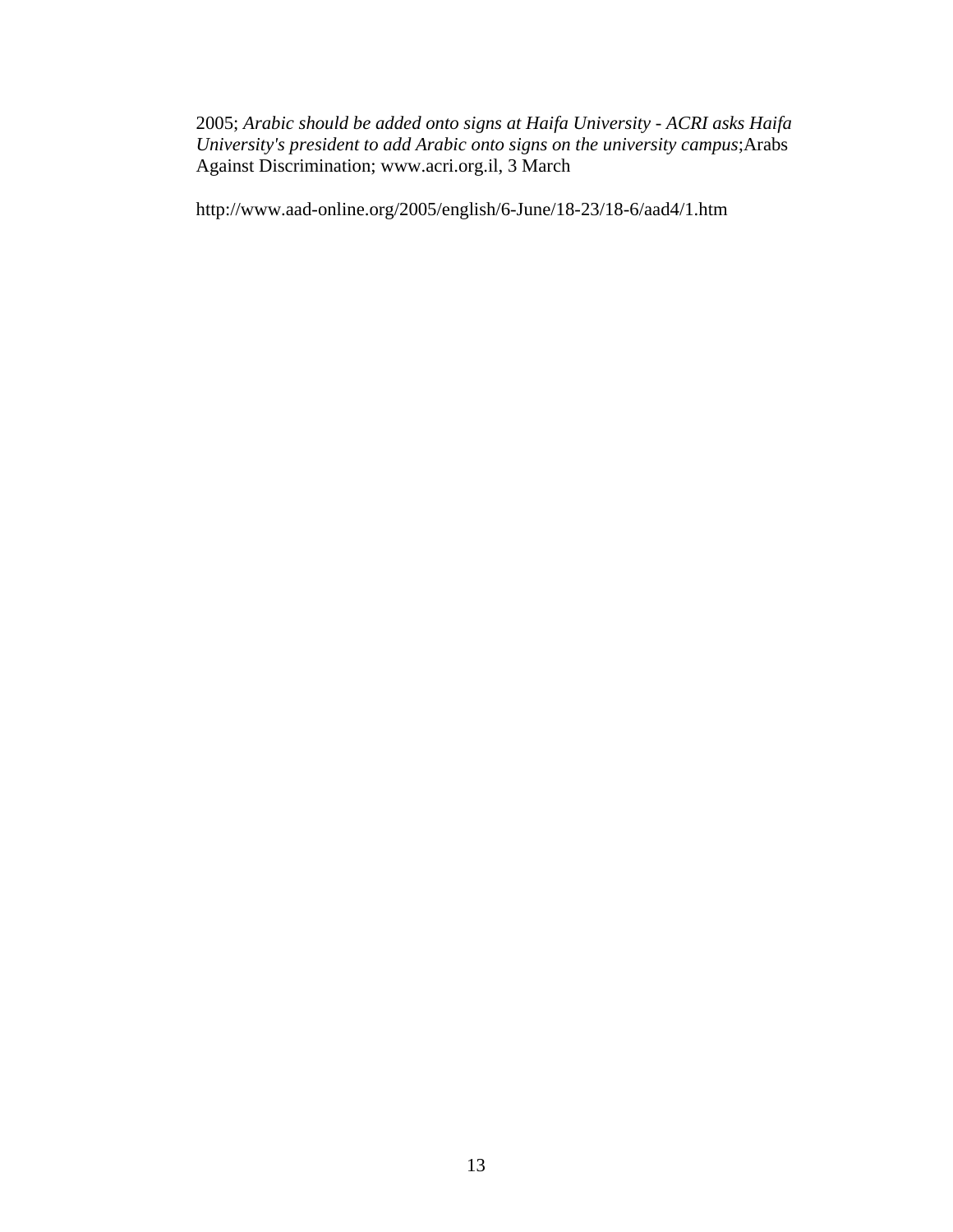# **Hebrew University**

#### • **"Certificate of Integrity" Required for Arab-Palestinian Visitors to Hebrew University, Arab-Palestinian Students from Other Universities Denied Entry**

The Hebrew University of Jerusalem has stipulated that any and all Arab-Palestinian visitors (excluding students) requesting to enter the university may be requested to provide a "certificate of integrity" as precondition for entrance.

On occasion, Arab-Palestinian students of other Israeli colleges and universities have been refused entry to Hebrew University, purely on the basis of nationality.

#### -Adalah, The Legal Centre for Arab and Minority rights in Israel

2003; *Adalah Asks for Investigation into Hebrew University Ban on Arab Student*; Adalah, The Legal Centre for Arab and Minority rights in Israel; News Update; 5 March

<http://www.adalah.org/eng/pressreleases2003.php>

-Arab Association for Human Rights

2006; *The entry requirement for the Arabs to the Hebrew University in Jerusalem, with a "certificate of integrity"*; Arab Association for Human Rights; Weekly Review of Human Rights Violations of the Palestinian Arab Minority in Israel; No. 298; 27 Oct – 3 Nov

[www.arabhra.org/publications/wrap/2006/wrap298.doc](http://docs.google.com/www.arabhra.org/publications/wrap/2006/wrap298.doc)

#### • **Discriminatory Registration Policy at Hebrew University's Sports Center**

Hebrew University's sport centre opened the possibility for membership to Jerusalem residents living in neighbourhoods near the university. Evidence from a member of the sport centre staff, in addition to video footage, exposed a policy of refusing membership to Palestinian citizens and residents of Jerusalem.

-Arab Association for Human Rights

Cook, Jonathan; 2006; *On the Margins, Annual Review of Human Rights Violations of the Arab Palestinian Minority in Israel 2005*; Arab Association for Human Rights

<http://www.arabhra.org/publications/reports/index.htm>

-Arab Association for Human Rights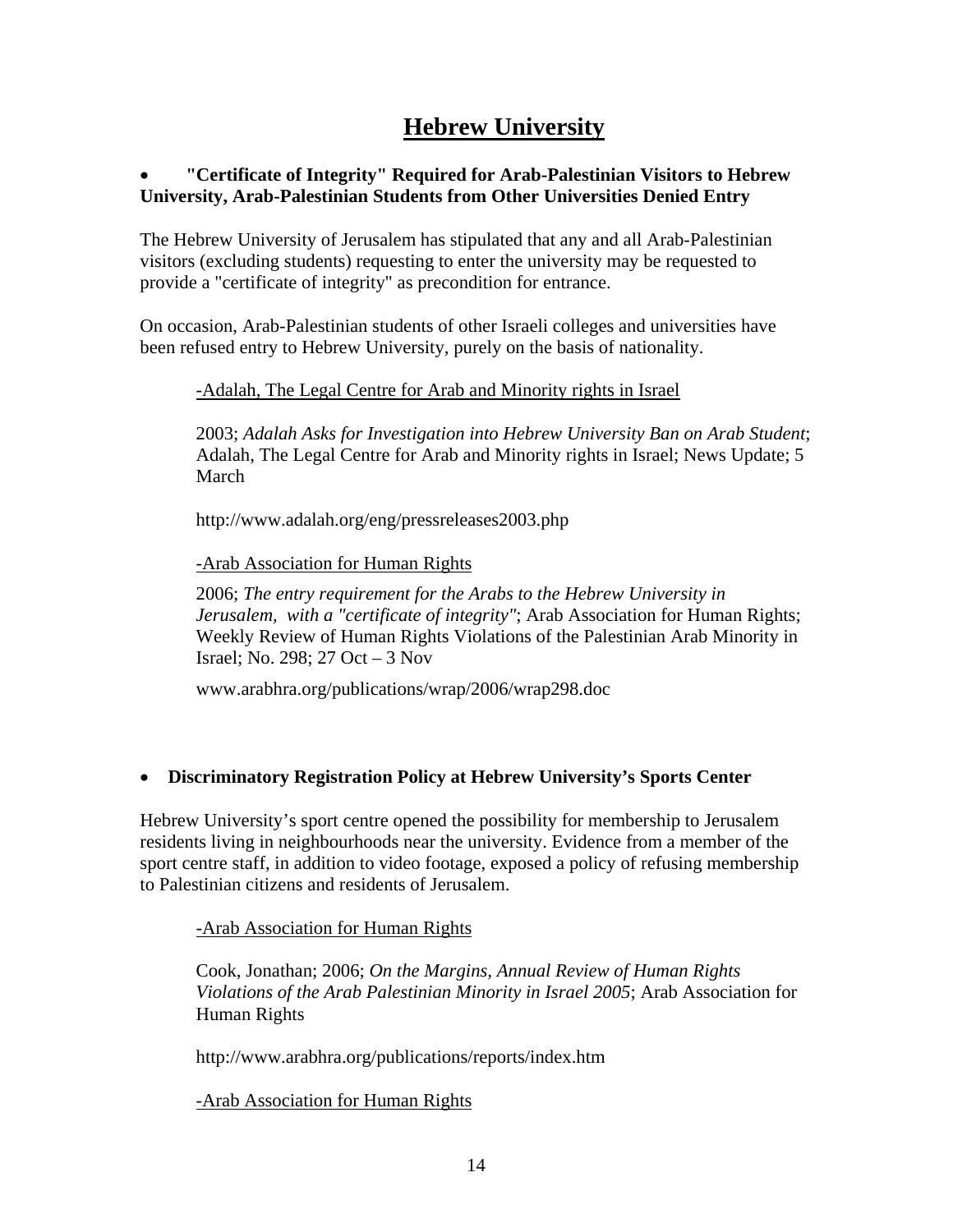2005; *Discriminatory registration policy at Hebrew University's sports center*; Arab Association for Human Rights; Weekly Review of the Arabic Press in Israel; No. 247; 4-11 November

<http://www.arabhra.org/publications/wrap/2005/wrap247.pdf>

#### • **Hebrew University Confiscates Palestinian land**

In October 2004, Hebrew University began construction of student housing and university offices on Palestinian land owned primarily by residents of the destroyed Palestinian village of Lifta.

#### -Applied Research Institute in Jerusalem & the Land Research Center

2004; *Hebrew University expansionist plans*; Monitoring Israeli Colonizing activities in the Palestinian West Bank and Gaza; Applied Research Institute in Jerusalem & the Land Research Center; 7 December

[http://www.poica.org/editor/case\\_studies/view.php?recordID=465](http://www.poica.org/editor/case_studies/view.php?recordID=465)

#### • **Hebrew University Discourages International Students from Visiting East Jerusalem or Demonstrating**

-The Hebrew University of Jerusalem

*Security directives*; Rothburg International School

<http://overseas.huji.ac.il/campus.asp?cat=65&in=0>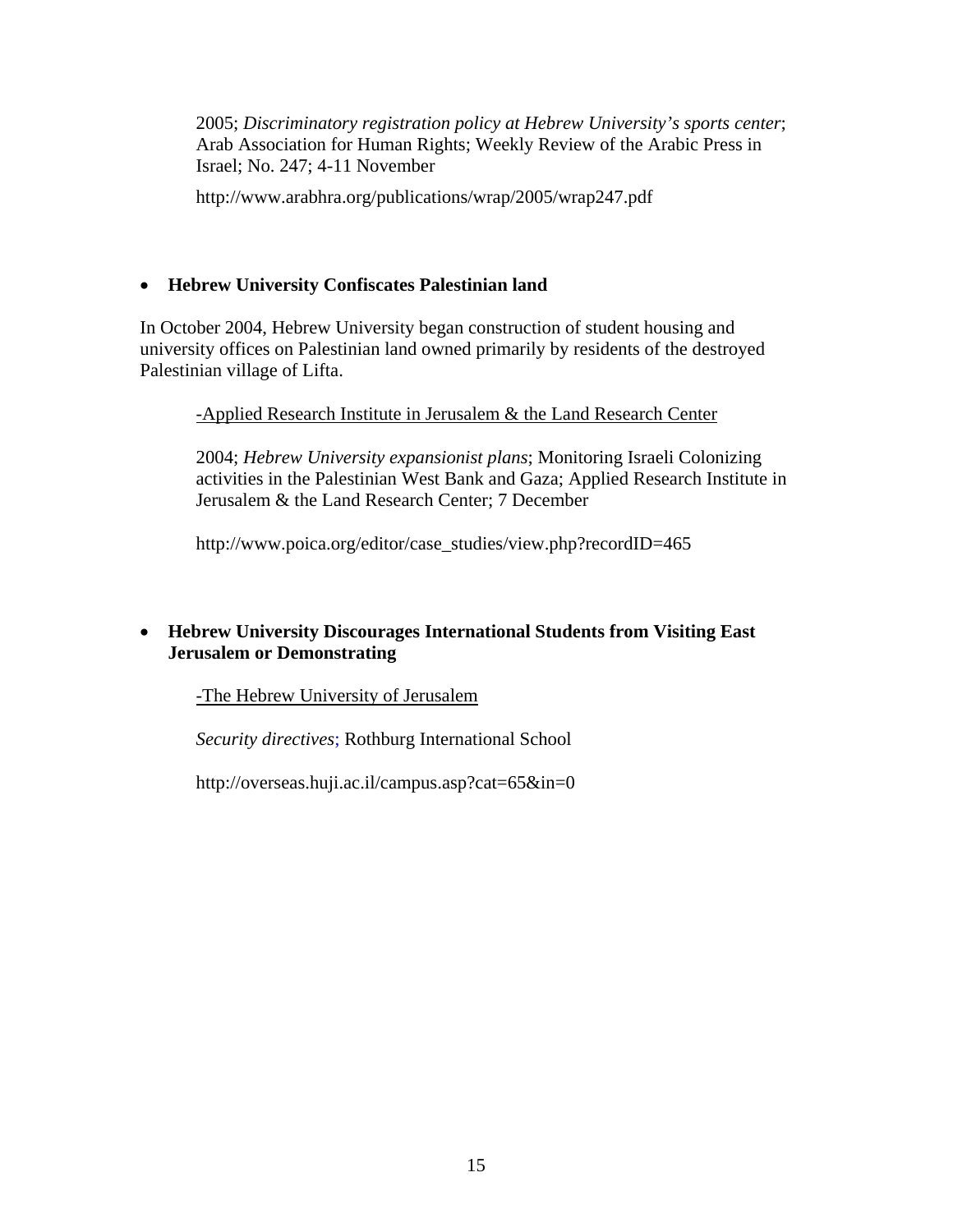# **Tel Aviv University**

#### • **Tel Aviv University Built on Destroyed Palestinian Village of Sheikh Muwannis**

Tel Aviv University was built on the lands of the Palestinian village of Sheikh Muwannis, a village largely destroyed in 1948. "The Green House", the former home of Sheikh Muwannis' leader, is one of the few original buildings of the village that remains and currently serves as a restaurant for university faculty. Tel Aviv University strongly objected to the posting of a sign on the Green House that would explain its origin.

#### -The Zochrot Organisation

Zandberg, Esther; 2003; *Opposition to the demolition of the Beidas House, one of the last remains of Sheikh Muwanis in Tel Aviv*; The Zochrot Organisation; Ha'aretz; 13 August

<http://www.zochrot.org/index.php?id=393>

#### • **University Expands Holdings of Destroyed Palestinian Village Lands**

Tel Aviv University stands to expand its holdings of lands of the destroyed Palestinian village of Sheikh Muwannis, ironically intending to build on them a new Faculty for Archeology.

#### -The Zochrot Organisation

Carmon, Omar; 2005; *A Palestinian Village in the Heart of Tel Aviv?*; The Zochrot Organisation; MSN.co.il; 15 August

<http://www.zochrot.org/index.php?id=405>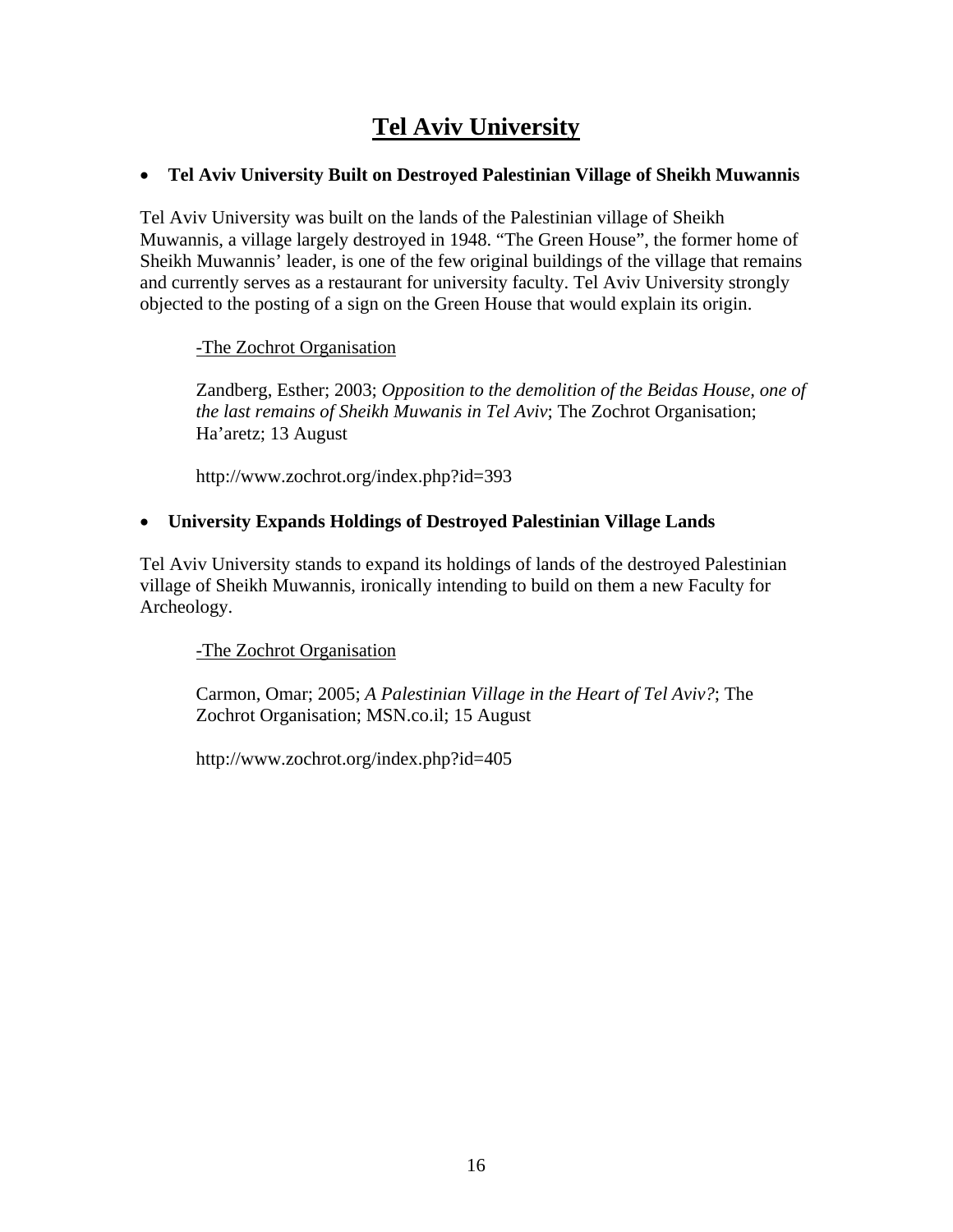## **Ohalo College**

#### • **Arab-Palestinian Student Disqualified from Running for Student Union President**

At Ohalo College, the only Arab-Palestinian candidate running for the head of the Student Union was disqualified on the day of the election itself – because he is not a member of the union, according to college officials. This was never mentioned, or even alluded to, at any of the previous meetings, even though those meetings dealt with all the legal aspects of the elections.

Adham al-Zaabi had been running for president of the student union at the college whose student body is 50% Arab—against three Jewish candidates.

#### -Arab Association for Human Rights

Cook, Jonathan; 2006; *On the Margins, Annual Review of Human Rights Violations of the Arab Palestinian Minority in Israel 2005*; Arab Association for Human Rights

<http://www.arabhra.org/publications/reports/index.htm>

-Arabs Against Discrimination

Nasr, Fatma; 2005; *Ohalo College stops Arab candidate from standing in student union elections*; Arabs Against Discrimination; [www.mahsom.com; 7 June](http://www.aad-online.org/2005/Hebrew/11-November/5-10/5-11/aad4/a1.htm)

<http://www.aad-online.org/2005/english/11-November/5-10/5-11/aad4/1.html>